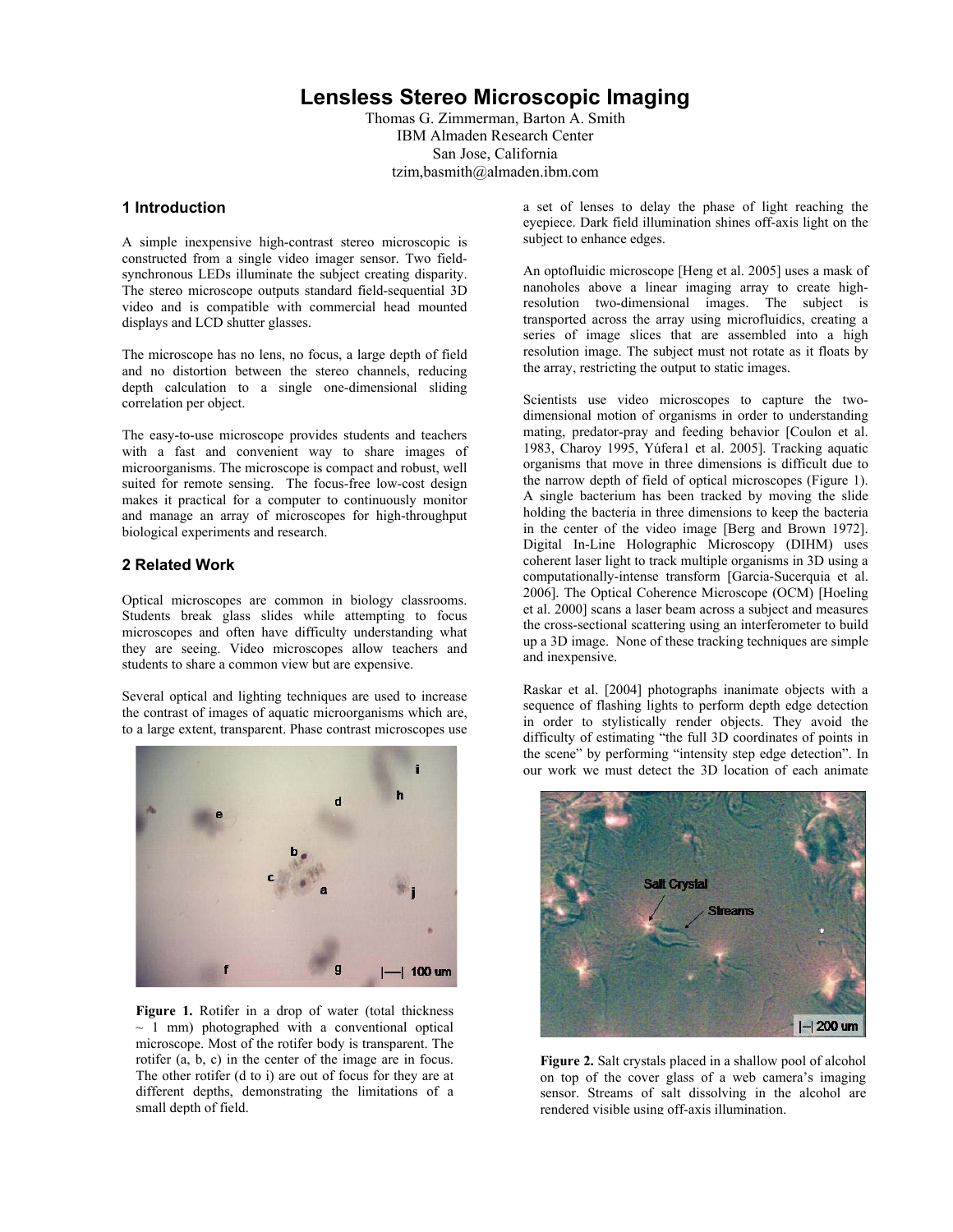object in the sensing volume.

### **3 Experiments with Contact Imaging**

We report on the sequence of experiments that led to the development of the lensless stereo microscope.

### **3.1 Web Camera Experiment**

The lens of a web camera is removed. An LED is placed 30 cm from the imaging sensor (imager), 30 degrees above the horizon, providing side illumination by a point-light source. A drop of alcohol is placed on the imager's protective glass cover. Salt crystals sprinkled on the alcohol create streams of salty alcohol flowing from the crystals, captured by the imager (Figure 2).

The subject (alcohol and salt) is relatively close to the imager (~ 1mm), so small changes in optical properties that alter the path of light rays reaching the imager create variations in light intensity, thereby visualizing the structure of the perturbations. The optical properties include index of refraction, density and surface curvature. This affords the lensless microscope great sensitivity resulting in highcontrast images, particularly valuable when imaging aquatic organisms like plankton that are substantially transparent.

A drop of water containing a single copepod (Tigriopus californicus,  $\sim$  1.5 mm long) [Reed 2007] is place on the glass cover of the imager. The copepod swims around the perimeter with great speed, causing perturbation in the water captured by the imager (Figure 3). The distance between disturbances may be measured to determine stroke length in order to better understand copepod locomotion.

## **3.2 Megapixel Camera Experiment**

The lens of an inexpensive 5 Megapixel camera is removed. A drop of water containing hundreds of rotifer (L-Brachionus plicatilis, 150 to 200 um long) [Reed 2007] is placed on the glass cover of the imager and illuminated with a surface mount blue LED placed 10 cm above the imager. The blue LED provides short wavelength illumination (470



**Figure 3.** Copepod swimming in a drop of water on the glass cover of a web camera's imaging sensor. The wake from the propelling stroke of the copepod's feeding arms is made visible using off-axis illumination.

nm) to improve contrast and image sharpness (Figure 4).

### **3.3 Video Camera Experiment**

The lens of a single-board video camera [Supercircuits 2007] is removed. A 1.5 mm diameter jacketed fiber optic is placed 12 cm above the imager. The other ends of the fiber optic is inserted into a hole drilled into the epoxy case of a T1 ¾ package blue LED. A drop of water containing rotifer is placed on the imager's protective glass cover, resulting in live images of rotifer. Moving the point-light source parallel to the image plane causes the image of the object to shift. This observation leads to an innovative leap; two alternating light sources set a fixed distance apart above the imager will create pairs of disparity images that can be used for viewing and calculating the three dimensional position of objects.

## **3.4 Three Dimensional (3D) Experiment**

A second fiber optic and blue LED is placed above the video camera, as illustrated in Figure 5. The LEDs are sequentially driven by a sync separator chip (LM1881), causing one LED to turn on during the even video field, and the other LED to turn on during the odd video field. The result is a sequence of disparity image pairs (Figure 6) output in standard fieldsequential 3D format, compatible with commercial head mounted displays and inexpensive LCD shutter glasses.

# **3.5 Extracting 3D Trajectories**

The video output from the lensless stereo microscope is recorded onto VHS video tape. The tape is digitized with VGA resolution at 60 Hz using "bob" deinterlacing to preserves the full interlace fields.

A computer program binary quantizes each field of the movie using a fixed threshold, for the image is very high contrast. Neighboring pixels are grouped together as objects. Each object in the odd field is shifted horizontally  $(+x)$ 



**Figure 4.** Drop of water containing rotifer placed on the glass cover of a 5 Megapixel imager  $(\sim 2.2 \text{ um pixels})$  of a digital camera. A surface mounted blue LED is located 10 cm above the imager. (Insert) Zoomed view of a single rotifer.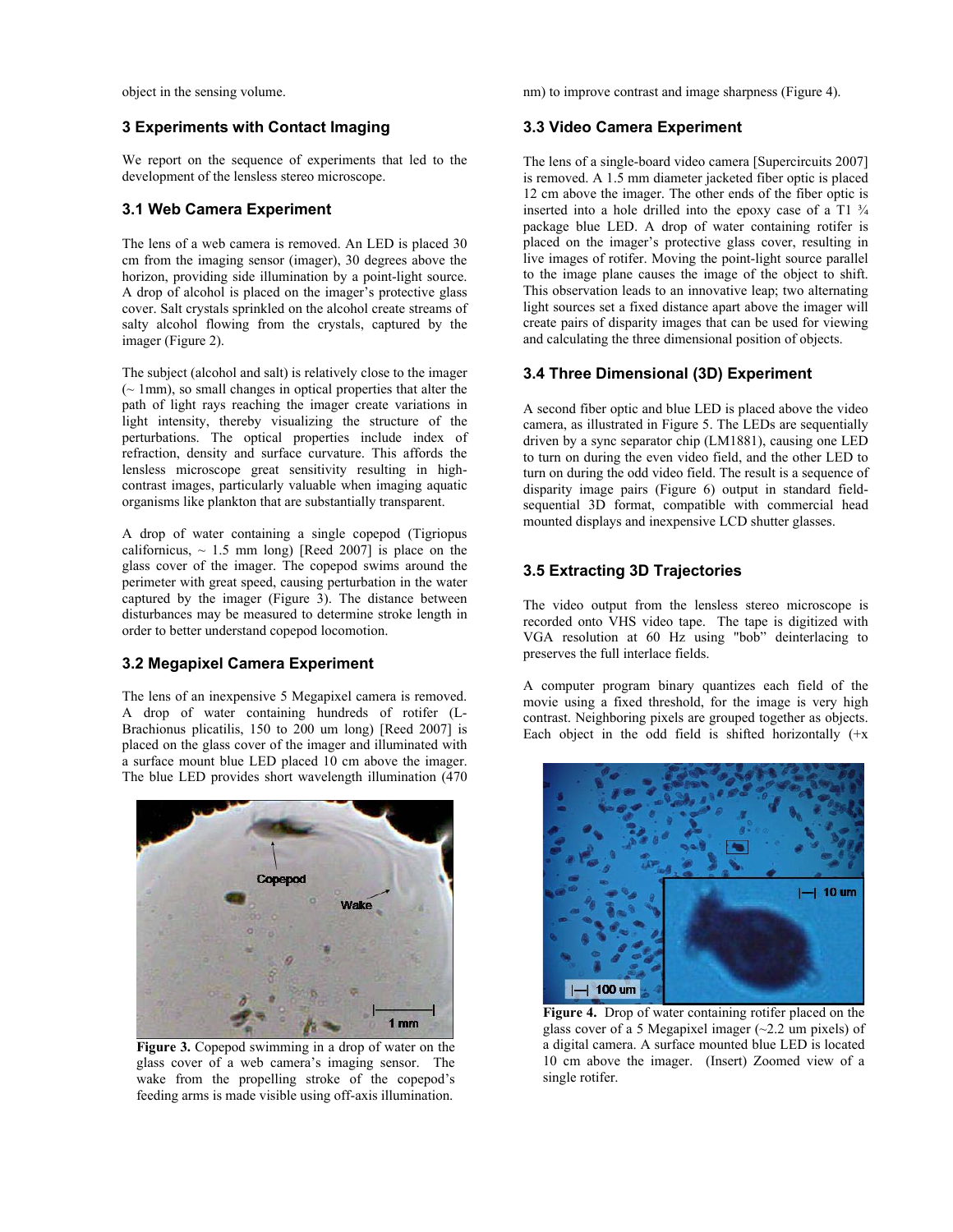direction) and correlated with the even field, to find the disparity (maximum correlation) between the two shadows of an object. Objects are labeled and tracked over time by measuring object overlap between adjacent odd fields. The program outputs the label and x, y, z location (in pixels) of each object 30 times per second. Figure 7 shows a 3D plot of the raw output of extracted x, y, z location (in pixels) for twenty-two rotifers swimming in a drop of water captured over 30 seconds. The light rays in Figure 5 construct similar triangles, making disparity-to-Z conversion trivial. The conversion from pixels  $(x, y, z)$  to distance  $(X, Y, Z)$  is;

$$
X = x * H
$$
  
 
$$
Y = y * V
$$
  
 
$$
Z = z * H * (D/W)
$$

where;

 $H =$  Pixel horizontal lenght (9.6 um)

 $V =$  Pixel vertical length (7.5 um)

$$
D =
$$
 LED to image distance (113 mm)

 $W = LED$  to LED distance (8 mm)

### **4. Discussion**

### **4.1 Calculating 3D Trajectories**

The lensless stereo microscope eliminates many alignment and distortion problems encountered in 3D reconstruction of disparity images. There are no lenses and only one imager so there is no distortion or affine mismatch between the two channels. The only alignment variable is the angle between the plane of LED and the imager pixel rows which is established during microscope construction. The microscope's high-contrast images and optical simplicity makes image processing and disparity computation trivial and extremely fast.

#### **4.2 Image Resolution**



**Figure 5**. Light from fiber optics (a & b) sequentially illuminate object (c) casting alternating shadows on video imager sensor (d) protected by a glass cover (e). The shadow separation (f) is proportional to object's distance (z) from the imager. Video sync separator (g) in combination with inverter (h) drives LEDs (j) on alternate (even/odd) fields resulting in field sequential 3D output.

The resolution of the lensless microscope is the size of the pixels. The 5 Megapixel camera has 2.2 um pixels, providing finer resolution than the web and video imager  $(-8)$  to 10 um, respectively). Unfortunately inexpensive cameras only outputs jpeg compressed images, throwing away useful image information and resolution. The Beyer color mask built into color imagers blocks blue light from reaching three out of every four pixels, further reducing image quality. A Megapixel monochromatic imager with raw pixel output would produce superior microscopic images.

Imager venders reduce pixel size to decrease the area and cost of the imager die, limited by signal-to-noise which is proportion to pixel area. Since the lensless microscope illuminates the imager directly there is tremendous signal, implying that higher resolution imagers are possible, limited by transistor size and light diffraction by object features.

For 3D tracking, field rate and image sensing area are more significant than image resolution. Slow field rates can lead to tracking mistakes of fast moving objects. Objects can drift in and out of small sensing areas. The lensless microscope requires two fields to determine 3D location. The tracking rate is half the field rate. NTSC video has 60 fields per second, resulting in a tracking rate of 30 Hz. Other approaches that provide field rate tracking include leaving both LEDs on and matching object shadows by shape, and using colored LEDs (e.g. green and blue) to match and view object shadows by color.

## **5 Applications**



**Figure 6**. Pair of video fields of rotifer swimming in a drop of water ~1 mm above an imager sensor. Guide lines show image disparity caused by field-sequential illumination by a pair of LEDs mounted 113 mm above the imager.